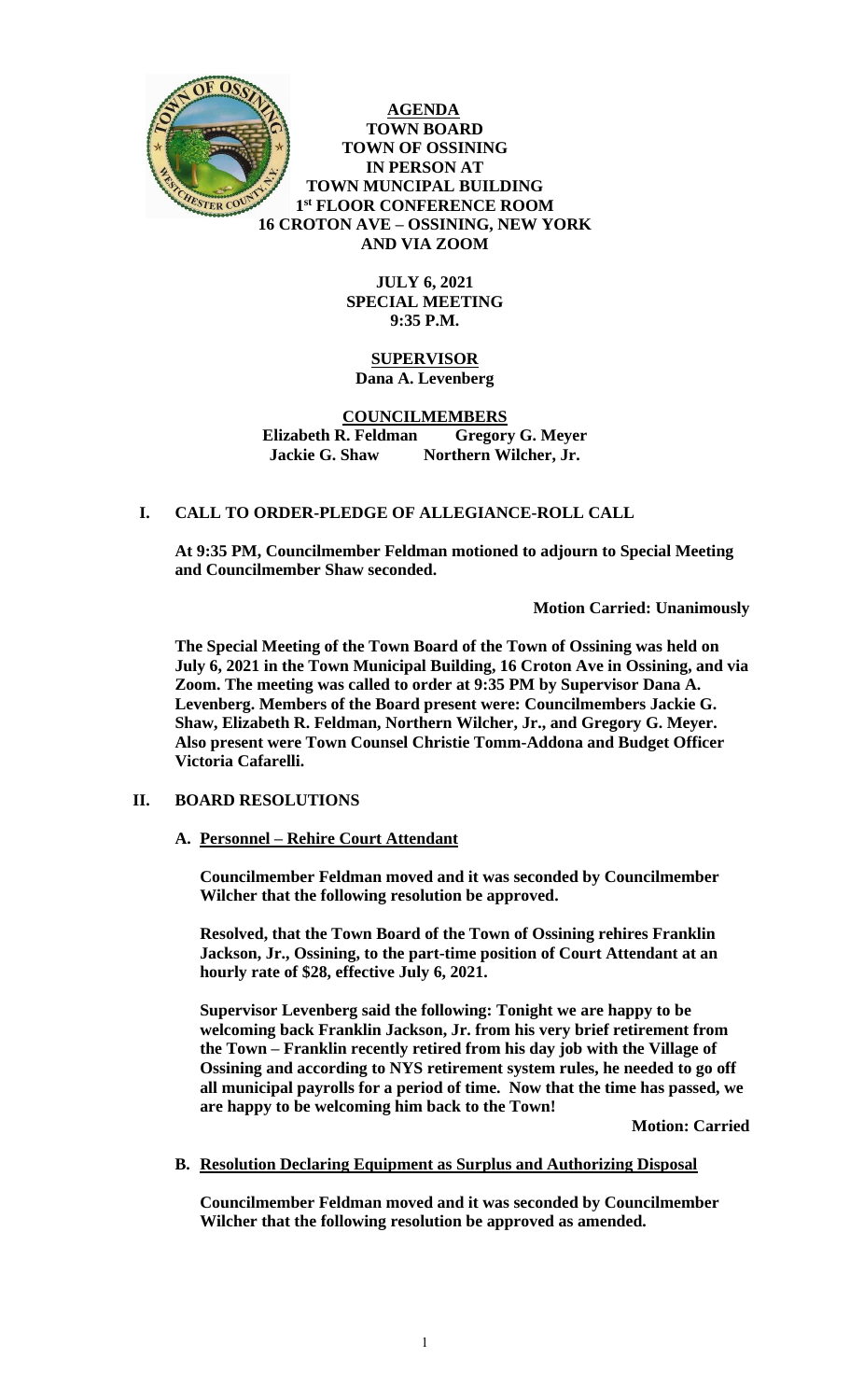**Resolved, that the Town of Ossining hereby declares the following equipment as surplus equipment and authorizes disposal in accordance with New York State law by sale or otherwise "as is":**

**HIGHWAY DEPARTMENT 2001 Generac Generator, Serial #2062233 Generac Generator, Serial #818588 DMT Generator, Serial #WA 5073560297**

**Supervisor Levenberg said the following: These generators were recently replaced and upgraded at a few of our sewer lift stations. Our Highway Superintendent and Water Superintendent both agree that there is no use trying to rehab these generators for future use, so we are declaring them as surplus tonight so we can hopefully bring in a small bit of revenue associated with their disposal.**

**Motion: Carried**

### **C. Property Insertion Agreement – 2 Lincoln Place**

**Councilmember Wilcher moved and it was seconded by Councilmember Shaw that the following resolution be approved.** 

**Resolved, that the Town Board of the Town of Ossining authorizes the Supervisor to sign the Property Insertion Agreement with Maltz Auctions, Inc. for 2 Lincoln Place, the property to be auctioned.** 

**Supervisor Levenberg said the following: The Town entered into an agreement a few weeks ago with Maltz Auctions, Inc. for Maltz to perform online auctions of foreclosed properties as a general service. Tonight, we are approving a short agreement specific to the first property to be auctioned – 2 Lincoln Place. We are hopeful that by working with a professional company, we will get better results at auction. And again, the delinquent taxes on this property far pre-date the COVID-19 pandemic. Thank you to our Tax Receiver Holly Perlowitz for shepherding this process along to help recoup the unpaid taxes for the Town, School District, and Village.**

**Motion: Carried**

#### **D. Resolution Modifying Town Board Meeting Locations**

**Councilmember Feldman moved and it was seconded by Councilmember Wilcher that the following resolution be approved.** 

**WHEREAS, since April 2020, the Town of Ossining Town Board and the Town land use boards have held their meetings via videoconferencing in accordance with Executive Orders 202.1 and 202.15, as subsequently extended, which authorized such as a result of the State of Emergency established by Executive Order 202 related to the ongoing COVID-19 pandemic; and**

**WHEREAS, on June 23, 2021, the Governor announced that the State of Emergency would expire on June 24, 2021 and that he would not extend it; and**

**WHEREAS, when the State of Emergency expired, so did the modifications of law contained in Executive Orders 202.1 and 202.15, as subsequently extended, pursuant to which the Town had been conducting its meetings via videoconferencing; and**

**WHEREAS, in accordance with applicable law and the Town's practices, the Town Board and the Town land use boards will return to in-person meetings with public attendance; and**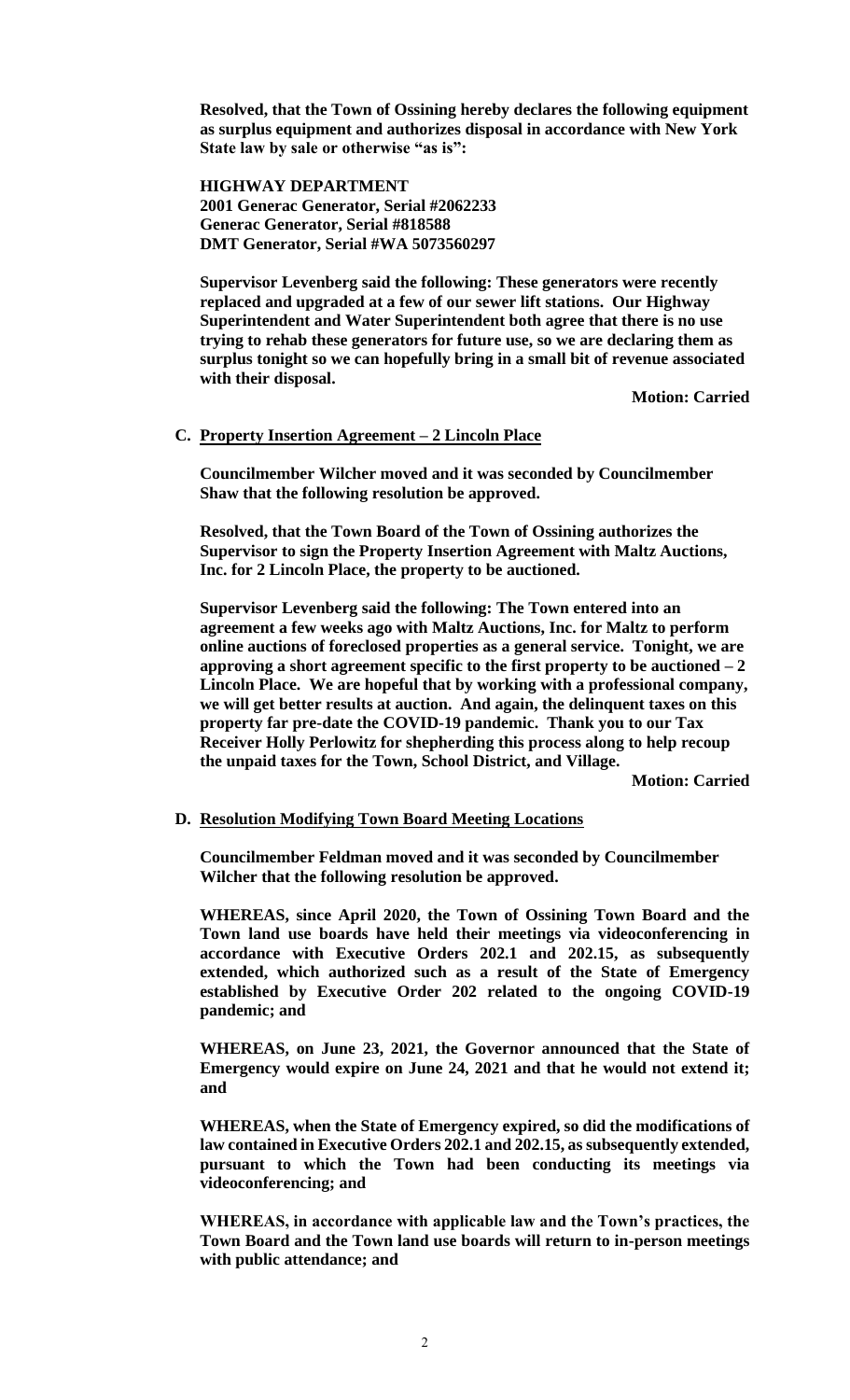**WHEREAS, prior to the pandemic, the Town Board's practice was to have its meetings livestreamed by GOTV so that the public could view the meetings in real time without having to attend, but during the pandemic this was not necessary because those members of the public who wished to view the meetings live could watch or listen through Zoom; and**

**WHEREAS, due to the sudden expiration of the State of Emergency, the Town Board has learned that GOTV will not be equipped to begin livestreaming the Town Board meetings again for a few weeks; and**

**WHEREAS, in order to allow members of the public to continue to view the Town Board meetings live without having to attend the meeting, for the time being the Town Board will incorporate videoconferencing into its meetings; and**

**WHEREAS, while the first floor conference room at Town Hall (16 Croton Avenue) where the Town Board normally holds its work sessions is equipped to accommodate videoconferencing, the Courthouse at 86-88 Spring Street where the Town Board normally holds its legislative sessions is not; and**

**WHEREAS, in order to provide videoconferencing capabilities so that members of the public can view Town Board meetings live without having to attend, the Town Board desires to temporarily move all of its meetings to Town Hall (16 Croton Avenue); and**

### **NOW THEREFORE,**

**BE IT RESOLVED, the following meetings of the Town Board will be held in the first floor conference room at Town Hall (16 Croton Avenue):**

- **July 13, 2021 at 7:30 p.m. – Town Board legislative session**
- **July 27, 2021 at 7:30 p.m. – Town Board legislative session**
- **August 3, 2021 at 7:30 p.m. – Town Board work session**
- **August 10, 2021 at 7:30 p.m. – Town Board legislative session**
- **August 24, 2021 at 7:30 p.m. – Town Board legislative session**

**BE IT FURTHER RESOLVED, the Town Clerk is hereby directed to notice said meetings as required by law.** 

**Supervisor Levenberg said the following: So yes, this was our very first hybrid meeting held here at 16 Croton Avenue. Currently, we are unable to broadcast live on Go TV from this building, and it is the only room currently outfitted to accommodate hybrid meetings. So until we address the live broadcast issue, and adjust to our new environment, we are changing the location of our upcoming meetings to be held here at 16 Croton Ave, not at the Courthouse as was done in the past for Regular Meetings. Thank you for your patience as we navigate this new space, hopefully things continue smoothly!**

**Motion: Carried**

## **III. ADJOURNMENT**

**At 9:42 P.M., Councilmember Wilcher motioned to adjourn to Executive Session for advice of counsel and contracts and Councilmember Shaw seconded.** 

**Motion Carried: Unanimously**

**At 10:23 P.M., Councilmember Feldman motioned to leave Executive Session and Councilmember Shaw seconded.**

**Motion Carried: Unanimously**